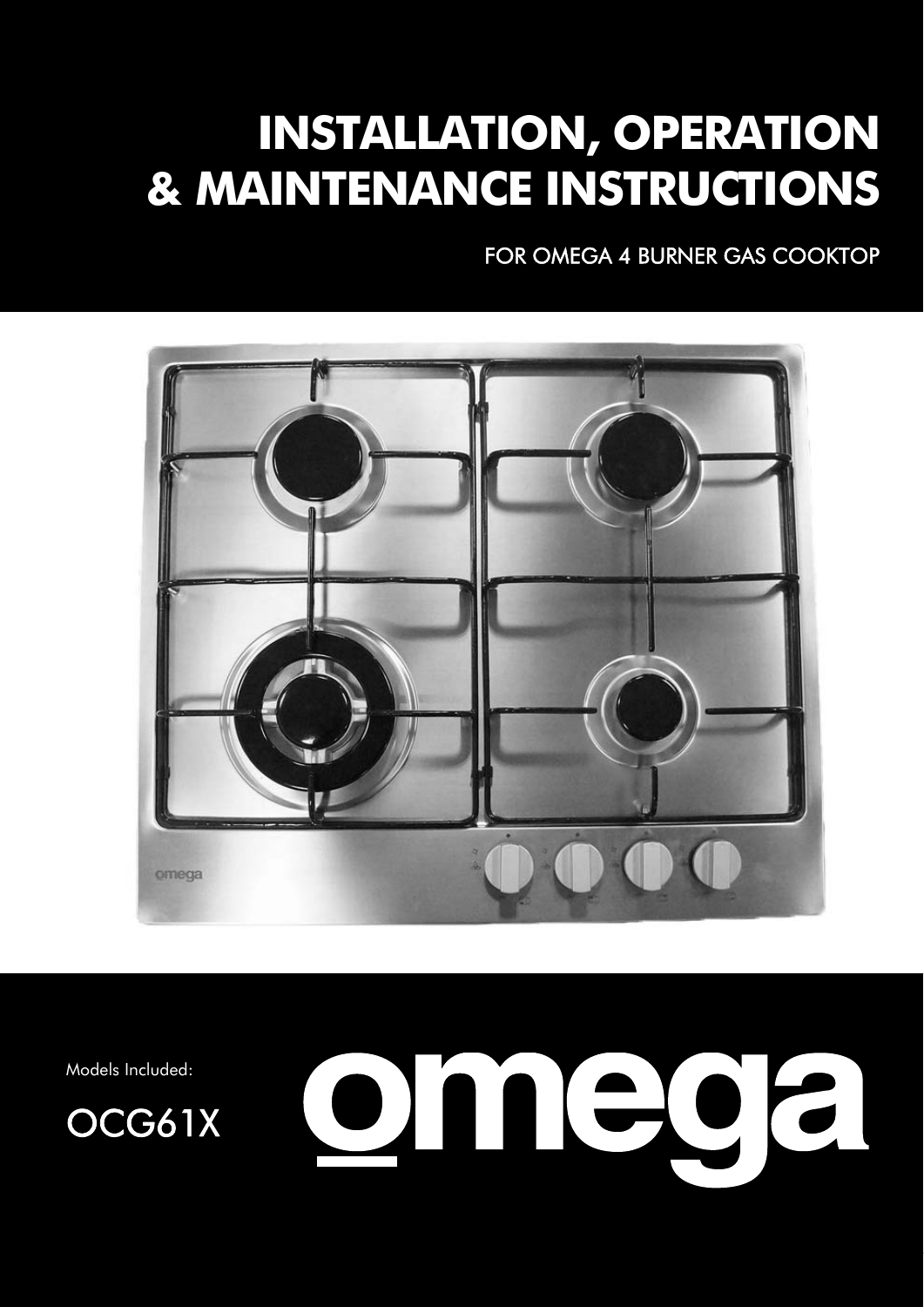## OPERATING INSTRUCTIONS

#### IGNITING THE BURNERS

The knob on your gas cooktop controls both ignition and the safety device. Proceed as follows to ignite the burners:

Press down & turn the knob for the burner you would like to use. Keep the knob strongly pressed in for approximately 1 second to allow the ignitor to light the gas, and allow the thermocouple to heat up. Release the knob after approximately 1 second. The flame can be adjusted by turning the knob anti clockwise until it reaches the desired size. Only turn the knob between the High and Low settings, otherwise the burner will turn off.

To turn off the burner, push down & rotate the knob around to the 'Off' position.

Note: If the burner does not light within 12-15 seconds, turn the control knob back to the 'Off' position, and attempt re-ignition after 1 minute. This will allow any unburned gas to escape from the burner area.

If the burner does not light, firstly check that the cooktop is connected to electricity. If connected ensure that the gas is turned on and that the electrodes are sparking.

Also ensure that all burner caps are placed correctly on the burner rings.

#### USING THE BURNERS

For greater efficiency and less gas consumption, use pots and pans with the right diameters for the burners. Avoid having flames extending out from underneath the pans (refer to the table in the appliance details section for recommended sizing).

When cooking, always try to use a pot or pan with a flat base. Pots & pans with an uneven or curved base will cause the burner to run inefficiently and will take longer to cook your food.

Always heat the water to boiling point before placing food items to be cooked. After the water has boiled, the heat setting can be dropped to maintain the desired cooking temperature. This will speed up the cooking time and is more efficient.

In the event of a power outage, your gas cooktop can still be used. Press & turn the desired knob to the 'High' position and light with a match. Depress the knob after approx 3 seconds and continue to operate the burner.

#### AUTOMATIC SAFETY VALVES

This safety device automatically closes the gas valve if there is any disruption of the gas flow to the appliance, or if the gas flame goes out.

### CLEANING & STORAGE

#### **CLEANING**

Please follow the maintenance & cleaning guidelines below to keep your Omega cooktop in good working order.

The cooktop should be cleaned regularly with all stains and boil overs being cleaned up. Do not allow stains and boil overs to become burnt onto the appliance.

Please ensure the cooktop is cold when cleaning, to avoid burns from hot components.

Try to minimise the use of specialized cleaning products. Attempt to clean with soapy water and a sponge. If this is not successful, a mild cleaner can be used.

Do not use abrasive cleaners or scourer type pads to clean the appliance. These can damage the Stainless Steel finish.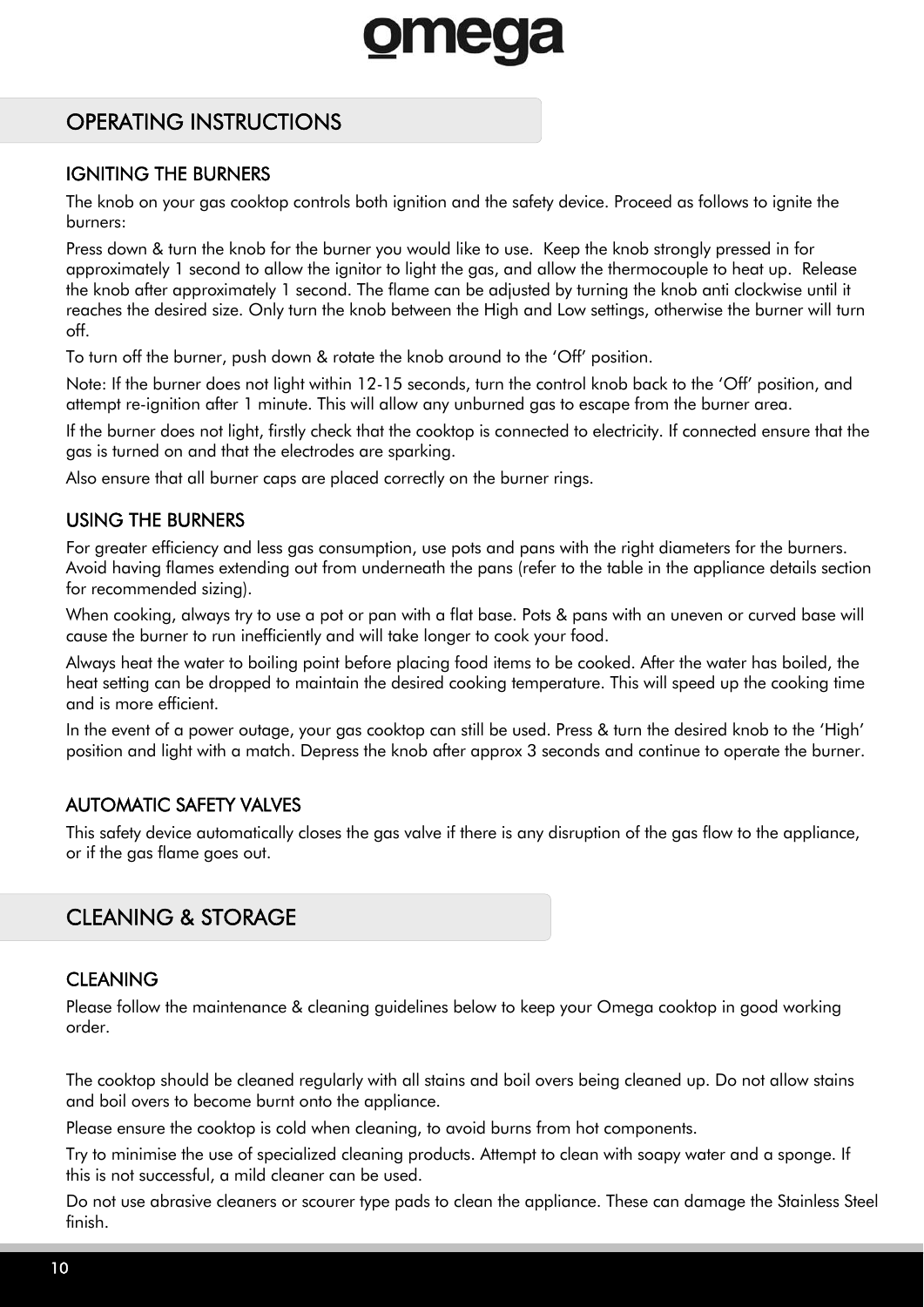

A stainless steel cleaner can be applied which gives the cooktop an extra shine. Only apply after cleaning with soapy water.

Avoid leaving acidic or alkaline substances on the cooktop.

Burners and enameled components are only to be washed with soapy water & sponges. Do not use abrasive cleaners on these components.

When cleaning burner components, please ensure that they are fully dry before re-placing on the cooktop and before use.

Ensure that all components are placed back onto the cooktop correctly. Failure to do so can cause problems with the burners igniting and functioning correctly. See diagrams on the following page for how to put the burners back together.

#### WOK BURNER MAINTENACE & ASSEMBLY



When fitting the wok burner together, it is very important to check that the burner flame distributor (F) and the cap (C) are correctly positioned (fig. 6). Failure to do so can cause problems with ignition and also the way in which the burner operates.

Check that the electrode (S) is always clean to ensure trouble-free sparking.

Check that the probe (T) is always clean to ensure correct operation of the safety valves (for models with safety device).

The Wok burner must be correctly positioned (see fig.7). The burner rib must lock into position on the assembly below. If positioned correctly, the burner will not rotate (fig.8).

Then position the enamel cap A and the enamel ring B (fig.8).

The four holes around the outside of the crown must always be kept clean.

When cleaning, remove the flame divider (fig.9) and use a cotton bud, toothbrush, or a stiff wire brush to clean out any incrustations or dirt from the four holes marked "H" (fig.10).

This procedure is necessary to ensure the burner functions correctly.